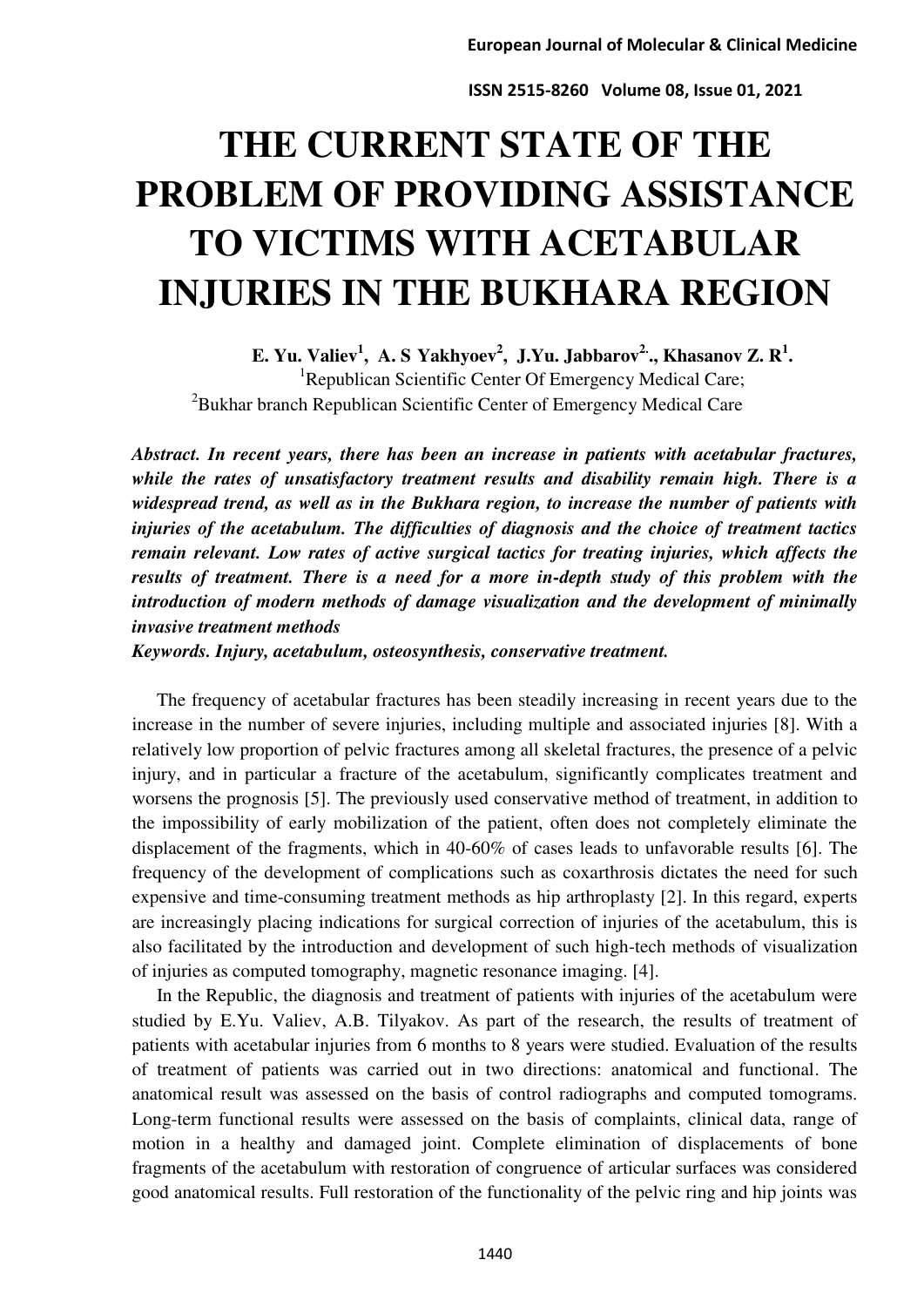considered good functional results. Incomplete elimination of displacements with good adaptation of bone fragments was considered satisfactory anatomical results. Satisfactory functional results were considered for pain arising from prolonged physical exertion, limitation of extreme movements in the hip joint, presence of pelvic deformity that did not significantly affect the support function, with limitation of movements in the joint to 25-30% with a slight defect in gait. Unsatisfactory results were assessed in the presence of severe pain syndrome, including at rest, with restriction of movements in the hip joint by more than 30%, impaired support function and the occurrence of secondary degenerative-dystrophic diseases coxarthrosis, aseptic necrosis of the femoral head, etc. [18]

When analyzing the available specialized literature, we were unable to find a single rating scale that could be applied only to assess the results of treatment of injuries of the acetabulum [1]. Apparently, this is due to the fact that many specialists do not focus on the allocation of the acetabulum as a separate segment, but refer to it as a part of the pelvis, although according to the classification of the AO cavity this is segment 62 [4]. This approach cannot be considered rational, since the priority functions of the pelvic ring and the acetabulum (support and movement) differ [16]. From existing grading scales and systems (R. et J. Judet - 1952, Merle D'Aubigne and Postel - 1954, M. Shepherd - 1954, M. Laransky - 1967, RA Goodwin - 1968, WH Harris - 1969, J. Charnley - 1972, B. Sterer - 1981, R. Johnston - 1990, M. Binkley - 1999), most of them involve either an assessment after arthroplasty, or an assessment in comparison before and after reconstructive surgery [15]. Therefore, in our opinion, the greatest interest is not the fact of joint replacement itself, but data on post-traumatic changes in the joints in patients in subsequent years, which lead to total joint replacement. It is this contingent of patients that can most clearly characterize the results of treatment in the long-term period [10].

In understanding the causes of the development of such complications of trauma as coxarthrosis and aseptic necrosis of the femoral head (ANFH), judging by the numerous literature data, the opinions of scientists are contradictory. Some believe that after a flawless reduction (less than 1 mm of residual displacement), long-term results are much better than after a bad one (5 mm or more). If post-traumatic arthrosis occurs, it occurs much later, and it progresses more slowly than after poor reduction. Others note that this is a situation in which the accuracy of joint reposition does not seem to correlate with the outcome, which is determined by the severity of the injury: the degree of destruction of anatomical structures and decompensation blood supply to the joint. But, either way, the incidence of unsatisfactory results remains high. Patients with post-traumatic coxarthrosis make up from 17 to 80%, with ANFH due to dislocation up to 10-26%. At the outpatient stage, post-traumatic changes in the hip joint occur in 60-90% of patients, and a third of them require endoprosthetics [17].

Injuries to the acetabulum range from 7 to 25% in relation to all fractures of the pelvis [6] and in most cases are the result of high-energy trauma and a component of polytrauma [10]. In recent decades, there has been an increase in the number of patients who have sustained acetabular injuries as a result of road traffic accidents [9]. The consequences of severe pelvic injuries significantly reduce the quality of life and are often the cause of disability [14]. Treatment of patients with traumatic injuries of the acetabulum is a complex orthopedic task. Due to the significant traumatic force characteristic of this type of injury, correction of lifethreatening conditions requiring urgent intervention (traumatic shock, damage to internal organs, bleeding) is carried out [8]. There is no consensus on the issue of choosing the time of surgical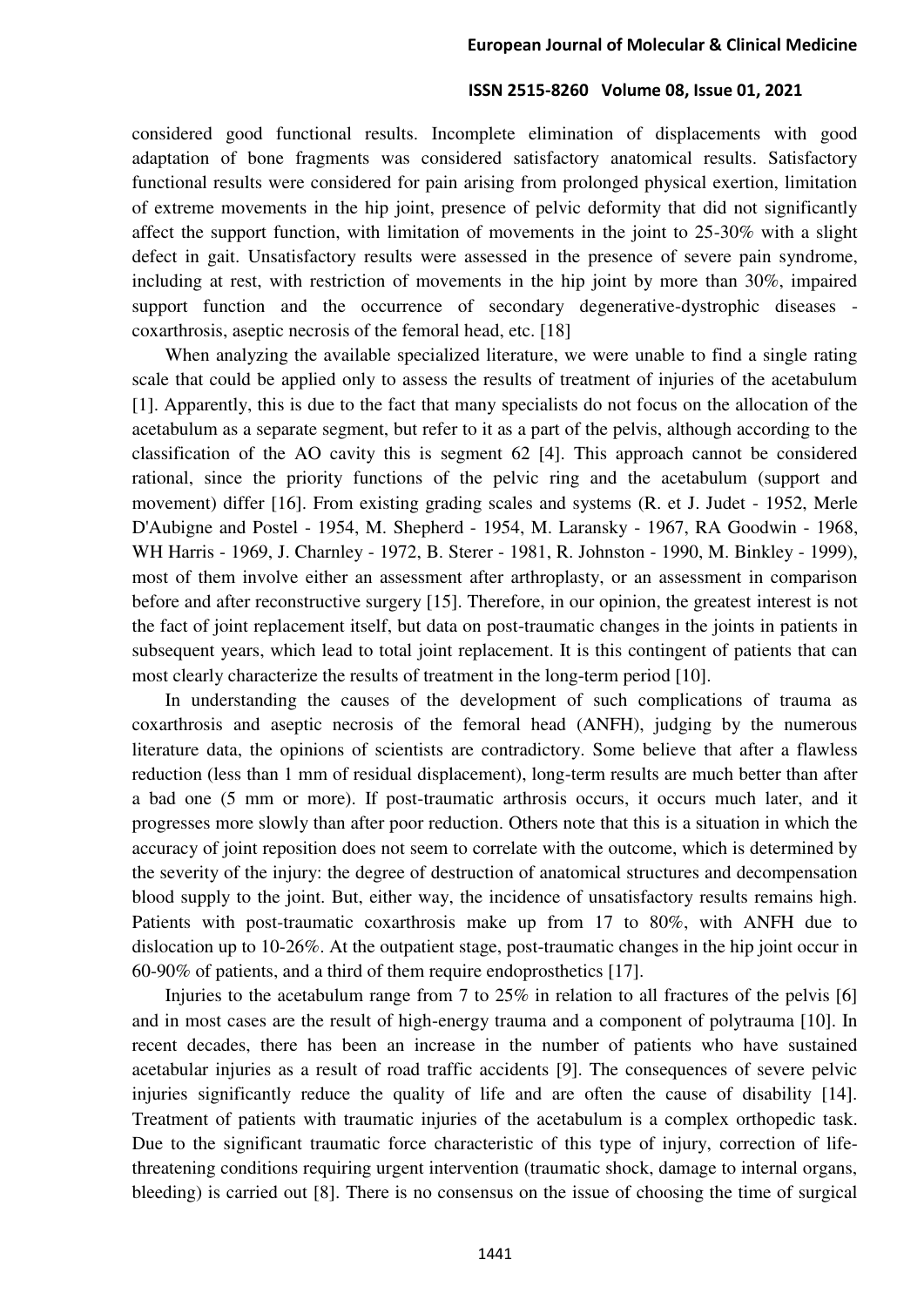intervention, the method of reduction, osteosynthesis and operative access [7]. Transosseous and open external osteosynthesis, as well as their combinations [3], are actively used; in a number of cases, hip arthroplasty is possible in the late post-traumatic period [13]. Even an adequately performed osteosynthesis always allows achieving the desired result.

**The aim of** the work is to improve the results of treatment of patients with complex injuries of the acetabulum by developing and implementing an optimal algorithm for therapeutic and diagnostic measures with a justification for active surgical tactics of treatment.

# **Material and research methods.**

We studied the results of examination and treatment of 159 victims with injuries of the acetabulum, who were treated on the basis of the trauma department of the Bukhara branch of the RSCEMP, for the period 2009-2020, which amounted to 28.1% of all pelvic injuries. The medical documentation (medical records, discharge reports, protocols of operations, radiographs and their descriptions, results of CT studies) were analyzed.

Among the victims, males prevailed 100 (63%), 59 (37%) women. The average age of patients at the time of injury was 41.5 years. According to the type and type of activity, the following distribution of workers was 33 (20.7%), office workers 46 (28.9%), students 7 (4.5%), civil servants 4  $(2.3\%)$ , military personnel 18  $(11.4\%)$ , non-working 51  $(32.0\%)$ . Most of the victims were taken to the stage of providing specialized care in the next few hours after the injury - 97.4% (155 victims). Unilateral injuries were more common - in 157 (98.8%) cases, than bilateral ones - in 2 (1.2%) cases. Fracture of the acetabulum on the right was observed in 72  $(45.3\%)$  patients, on the left - in 85 (53.5%) patients. The combined nature of the injury was noted in 150 (94.5%), isolated in 9 (5.5%), and multiple - in 86 (54.0%) patients. Upon admission to a specialized hospital, the condition of  $7 \ (4.4\%)$  patients was assessed as satisfactory, in 51 (32%) - moderate and in 101 (63.5%) severe. Complications of treatment were encountered in 51 (32.1%) cases. The mean follow-up period was 52.9 ( $\pm$  48.3) months (range 1 to 354 months). The duration of hospitalization of the victims was from 11 to 156 days - on average, 53.1  $(\pm 41.5)$  days.

**Results of the study:** In the structure of the circumstances of injuries, road traffic prevailed - in 120 (75.5%) victims. Among them, acetabular fractures were found in 24 (20.0%) pedestrians, 73 (60.8%) drivers and 23 (19.2%) passengers of vehicles who were in the front seat at the time of injury. Catatrauma and external compression led to injuries to the acetabulum in 33  $(20.8\%)$  and  $4$   $(2.5\%)$  cases, respectively. (Table 1).

# Table № 1

# **Distribution of victims with acetabular injuries to**

| Mechanism of injury | Frequency |      |  |
|---------------------|-----------|------|--|
|                     |           | $\%$ |  |
| Car injury          | 120       | 75,5 |  |

#### **depending on the mechanism of injury**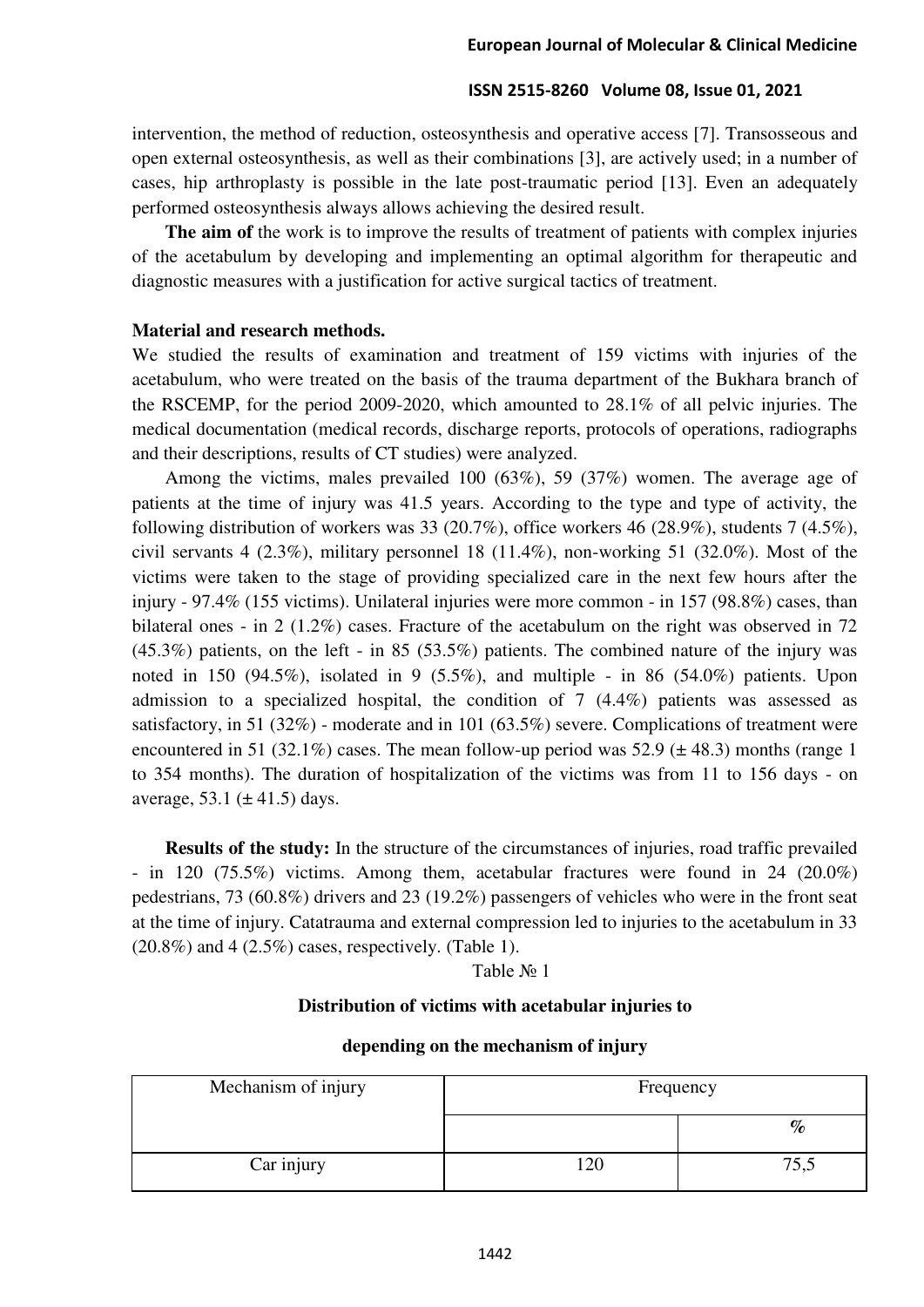| Catatrauma          | 33  | 20,8  |
|---------------------|-----|-------|
| Compression by load |     | 2,5   |
| Gunshot wound       |     | 0,6   |
| Work injury         |     | 0,6   |
| Total               | 159 | 100,0 |

All fractures were divided according to the JudetR classification. and Letournel E. (Table 2). The type of fracture depended on the position of the femoral head in the acetabulum at the time of injury and the direction of the traumatic force. Simple fractures were noted in 67 (42.2%) patients, complex - in 92 (57.9%).

# **Table 2 Characterization of acetabular fractures according to the Judet and Letournel classification**

| Simple fractures |                | <b>Complicated fractures</b> |                                                          |      |      |
|------------------|----------------|------------------------------|----------------------------------------------------------|------|------|
|                  | Абс.           | $\%$                         |                                                          | Абс. | $\%$ |
| Front wall       | $\overline{2}$ | 1,2                          | Front column + transverse<br>fracture of the rear column | 6    | 3,8  |
| Front column     | 6              | 3,8                          | T - shaped                                               | 14   | 8,8  |
| Back wall        | 39             | 24,5                         | Back wall + transverse                                   | 28   | 17,6 |
| Back column      | $\overline{7}$ | 4,4                          | Back wall + back column                                  | 9    | 5,7  |
| Transverse       | 13             | 8,2                          | Both columns                                             | 35   | 22   |
| Total            | 67             | 42,1                         |                                                          | 92   | 57,9 |

In most cases (151 or 95.1%), injuries of the posterior supporting complex of the acetabulum were diagnosed. Injuries of a complex type were more common - in 105 (66.0%). Isolated destruction (46 observations or 28.9%) of the posterior wall or posterior column was found only in 39 (24.5%) and 7 (4.4%) patients, respectively.

Injuries to the anterior sections of the acetabulum were detected less frequently - in 85 (53.5%) patients. Fractures of the simple type were registered in 21 (13.2%), complex - in 64 (40.3%) patients.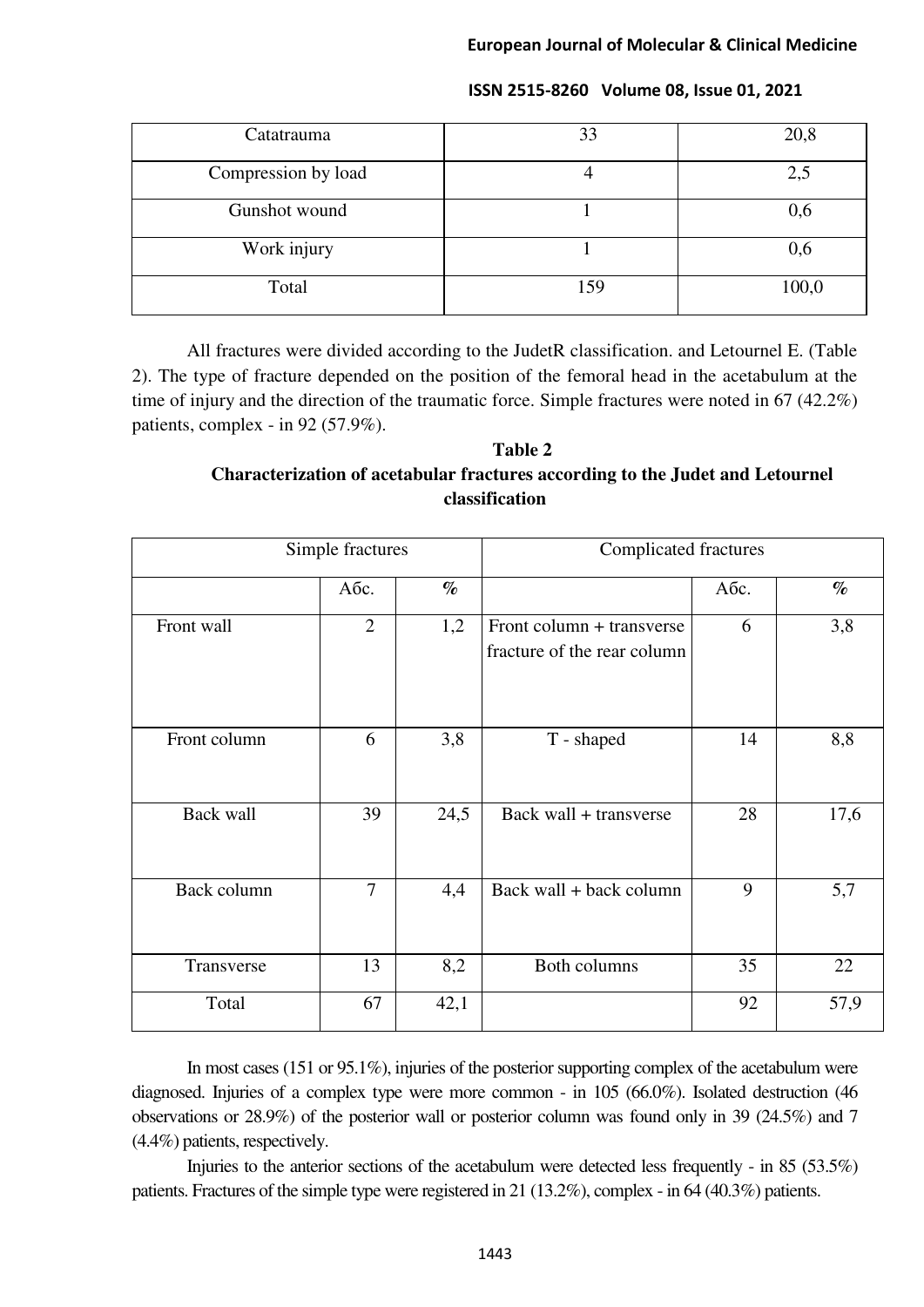The destruction of the bones forming the bottom of the acetabulum was observed in more than half of the observations - in 96 (60.4%) people, which indicated a significant energy of traumatic forces. Central dislocation of the femoral head was found in every fifth lesion (31 or 19.5%).

The most common mechanism of injury was a blow to the knee joint ("dashboard injury") directed along the axis of the thigh cranially - in 124 (77.9%) patients. This was the reason that an isolated fracture of the posterior wall of the acetabulum or its combination with the collapse of the columns was noted in almost half of the cases - in 78  $(49.1\%)$ .

The peculiarities of the mechanism of action and the energy of damaging factors characteristic of injuries to the acetabulum explain the presence in most cases of complex type fractures with displacement of fragments and violation of congruence! articular surfaces (90 observations or 56.6%). Simple fractures were diagnosed in more than one third of the victims (58 cases or 36.5%). They were accompanied by destruction of the hip joint support complex and dislocations of the femoral head. Only in 11 (6.9%) cases (group I), the displacement of the acetabular fragments was not observed while maintaining the stability of the joint.

In terms of providing specialized trauma care to patients with injuries of the acetabulum, we have developed algorithms and protocols for providing therapeutic and diagnostic measures.

In terms of providing care to patients at an early hospital stage, conservative measures were performed using skeletal traction. After stabilization of the condition, control X-ray and MSC studies, further treatment tactics were decided. Surgical treatment was used in 97 (61.0%) patients, mainly patients with complex injuries of the acetabulum. Submersible osteosynthesis with the use of reconstructive plates and screws was performed in 69 (71.1%), in the remaining 28 cases we used the method of extrafocal fixation using an external fixation apparatus developed at the RSCEMP.

When studying the immediate results of treatment and comparing the data, it was noted that in the group of patients where surgical tactics were applied, the results were better. This was facilitated by precise anatomical reduction of bone fragments and stable fixation of lesions. An important fact was the possibility of early rehabilitation for the victims.

# **Conclusion**

Thus, we can note that everywhere, as well as in the Bukhara region, there is a tendency to an increase in the number of patients with injuries of the acetabulum. Difficulties in diagnosis and choice of treatment tactics remain relevant. The indicators of active surgical tactics for treating injuries remain low, which affects the results of treatment. A more in-depth study of this problem is necessary with the introduction of modern methods of visualization of injuries and the development of minimally invasive methods of treatment.

# **List of references**

- 1. Grin A.A., Runkov A.V., Shlykov I.L. The choice of the surgical approach in the treatment of two-column acetabular fractures. Traumatology and Orthopedics of Russia. 2014. No. 1. S. 92-97.
- 2. Algorithm of surgical treatment of unstable pelvic ring injuries / S.V. Donchenko, V.E. Dubrov, L. Yu. Slinyakov, A.V. Chernyaev, A.F. Lebedev, D.V. Alekseev // Bulletin of Traumatology and Orthopedics. N.N. Priorov. 2013. No. 4. S. 9-16.
- 3. Dragan K.A. Treatment of patients with pelvic fractures // Trauma 2017: a multidisciplinary approach: collection of articles. thesis. Int. conf., 3-4 nov. 2017,